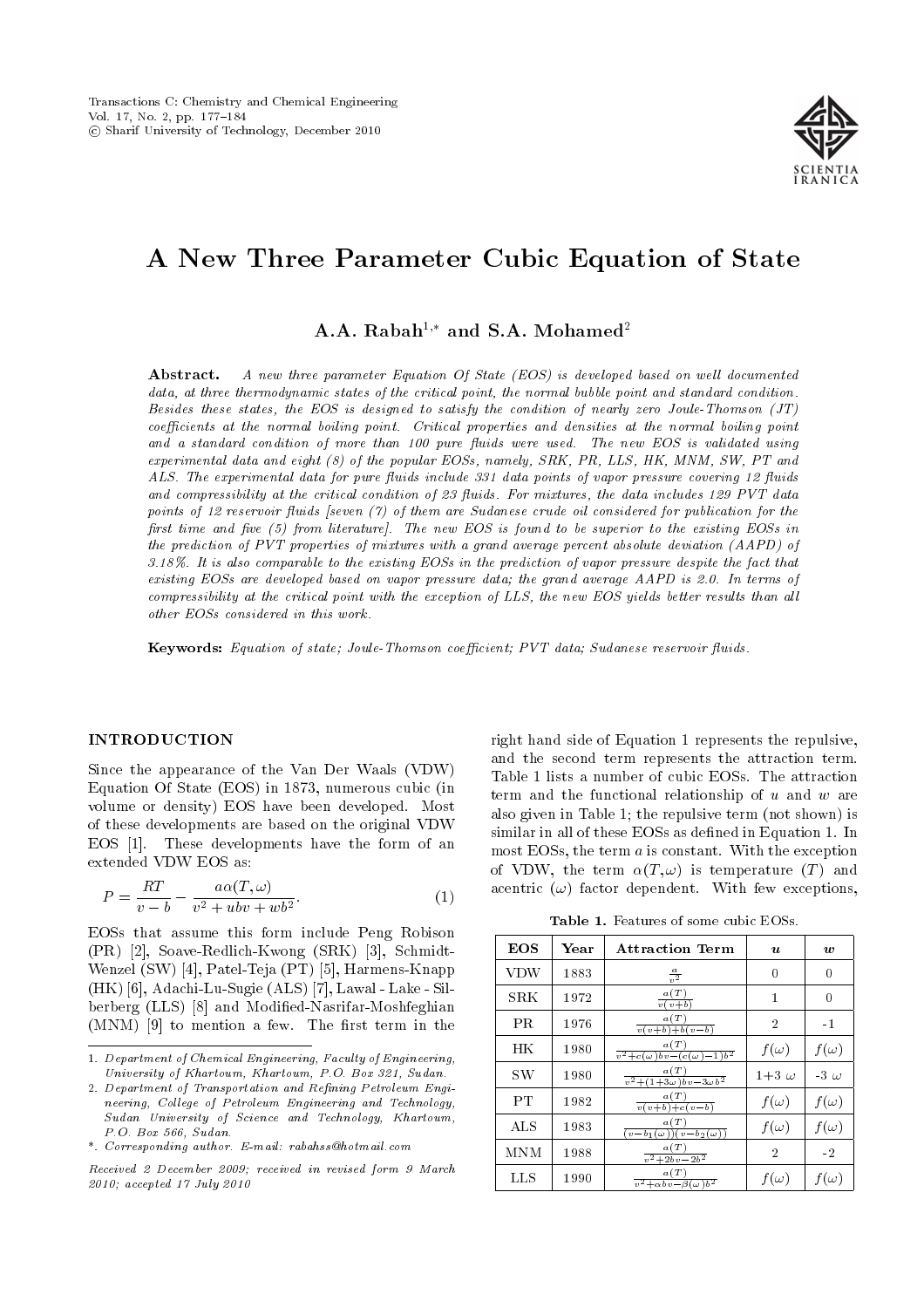the term  $\alpha(T, \omega)$  has the following form:

$$
\alpha(T,\omega) = \left[1 + m(\omega)\left(1 - \sqrt{Tr}\right)\right]^2.
$$
 (2)

At the critical point,  $\alpha(T_c, \omega) = 1$ . With the exception of LLS, the parameter  $b$  is acentric factor dependent only. Parameters u and w are constant in two parameter EOSs, such as VDW, PR, SRK, MNM. In three parameter EOSs, such as HK, SW and PT, u and w are dependent on each other. For the fourth parameters EOSs, such as LLS and ALS, the terms  $u$  and  $w$  are acentric factor dependent.

For two parameter EOSs, such as VDW and RK, parameters a and b are determined using VDW critical point conditions. This criterion is expressed mathematically by the following three equations [1]:

$$
\left. \frac{\partial P}{\partial v} \right|_{T_c} = 0,\tag{3a}
$$

$$
\left. \frac{\partial^2 P}{\partial v^2} \right|_{T_c} = 0,\tag{3b}
$$

$$
f(T_c, P_c, V_c) = 0. \tag{3c}
$$

For three and four parameter EOSs, where additional boundary conditions are needed, the parameters are determined by fitting the EOS to experimental data. Vapor pressure data is common to all EOSs. Other fitted properties include liquid and vapor density and compressibility factor [5-7].

Experimental data and prediction methods for the thermodynamic states at critical point, normal boiling point and standard condition (T = 15°C [60°F] and  $P = 1$  atm [14.67 psia]) for a wide range of fluids are well documented. The objective of this work is to use the thermodynamic properties at those three points, coupled with the inflection point criteria of temperature, isotherm and isenthalpic (Joule Thomson inversion curve) to develop a three parameter equation of state similar to Equation 1.

#### MODEL DEVELOPMENT

Equation 1 can be written in a reduced form as:

$$
P_r = \frac{T_r}{v_r - \beta} - \frac{a_c \alpha(T, \omega)}{v_r^2 + u \beta v_r + w \beta^2},\tag{4}
$$

where:

$$
P_r = \frac{P}{P_c}, \quad T_r = \frac{T}{T_c}, \quad \beta = \frac{bP_c}{RT_c},
$$

$$
a_c = \frac{aP_c}{(RT_c)^2}, \quad Z_c = \frac{P_c v_c}{RT_c},
$$

$$
v_r = \frac{vP_c}{RT_c} = \frac{v}{v_c} Z_c.
$$

With  $\alpha(T, \omega)$  defined by Equation 2, Equation 4 contains six parameters  $(a_c, \beta, u, w, Z_c \text{ and } m)$  and hence six boundary conditions are needed. The boundary conditions chosen to evaluate the parameters are (1) critical point, (2) normal boiling point and (3) standard condition. These points are selected, because over years, the thermodynamic states at these points are well documented for pure fluids. The boundary conditions at these three points are characterized as:

- 1. Critical Point: At this point, three constraints are written by VDW as given by Equations 3a to 3c. In fact, VDW critical point conditions are common to all cubic EOSs.
- 2. Normal Boiling Point: The EOS is assumed to give the correct volume at the normal boiling point, hence:

$$
f(T_b, P_b, v_b) = 0. \tag{5}
$$

Equation 5 represents the fourth boundary condition. It should be emphasized that the calculation methods of  $T_b$  and  $v_b$  are well established. It is also assumed that the JT coefficient vanishes or becomes nearly zero at the normal boiling point:

$$
\mu \equiv \frac{\partial T}{\partial P}\Big|_{h} = 0. \tag{6}
$$

normal boiling point

The point at which JT vanishes is called the inversion point and the locus of these points is called a JT inversion curve. Experimental data of the JT inversion curve is very limited in the literature; it does not cover a wide spectrum of fluids. This is attributed to the fact that direct measurement of an inversion curve is difficult and unreliable  $[10]$ . Nevertheless, close scrutiny of the isenthalpic line (cf. Figure 1) reveals an interesting fact. It is noticeable that at low pressure  $(P \rightarrow 1 \text{ atm})$ , the turning point of isenthalpic lines (i.e.  $\mu = 0$ ) lies exactly at or close to the bubble point curve. The question is, how close is it to the boiling curve? Under all circumstances, the deviation is in the order of magnitude of experimental error. For example, for water at the normal boiling point  $\mu = -0.18$  K/MPa. Hence, it is safe to consider that the JT coefficient is approximately zero at the normal boiling point.

Using the definition of enthalpy:

$$
dh = CpdT - \left[T\left(\frac{\partial V}{\partial T}\right)_p - v\right]dp.
$$
 (7)

The JT coefficient is:

$$
\mu = \frac{\partial T}{\partial P}\bigg|_{h} = \frac{1}{Cp} \left[ T \left( \frac{\partial v}{\partial T} \right)_{p} - v \right]. \tag{8}
$$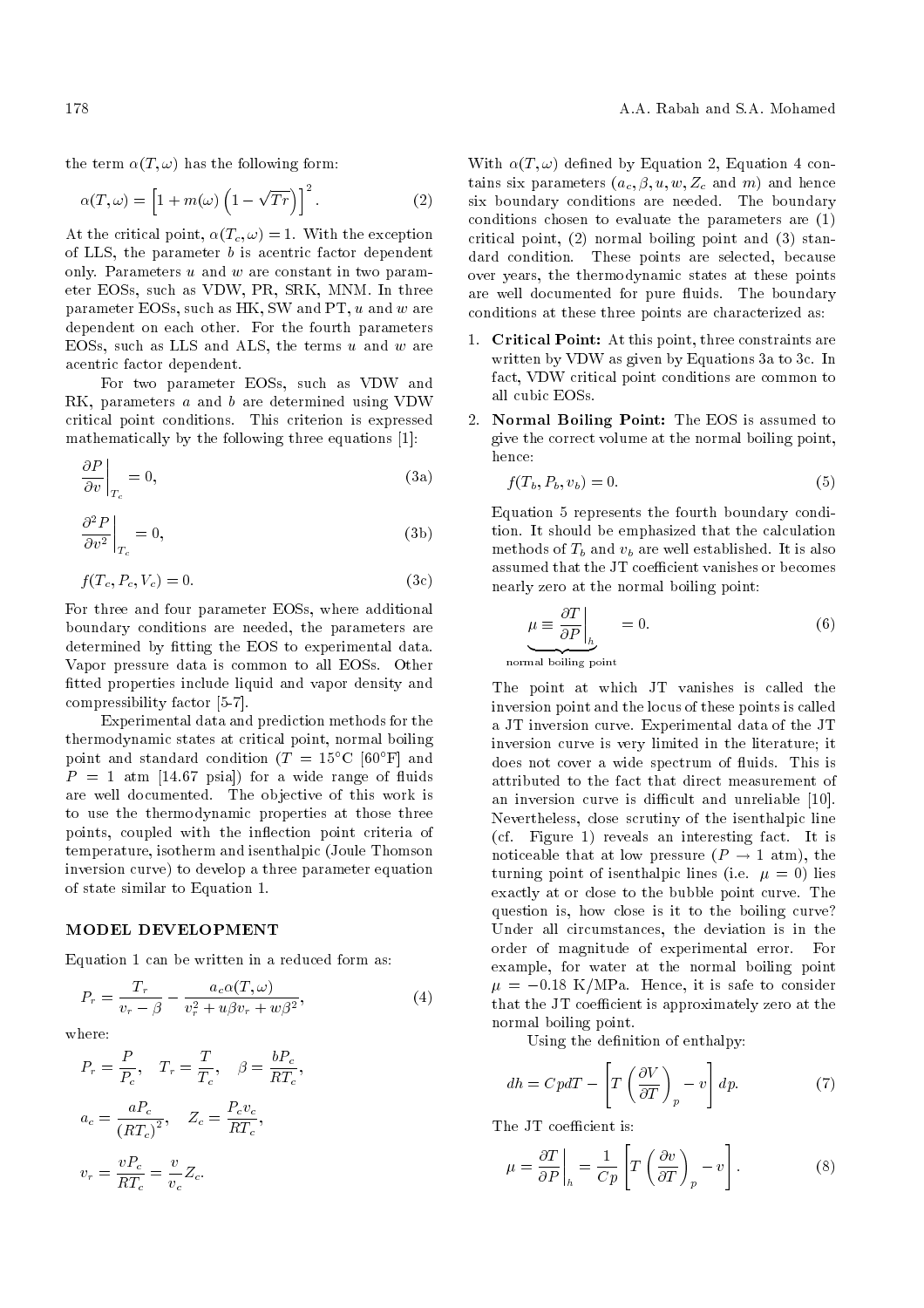

Figure 1. Temperature-entropy (T-s) diagram (source: [11]).

At the normal boiling point, Equation 7 becomes:

$$
\left[T_b \left(\frac{\partial v}{\partial T}\right)_{p_b} - v_b\right] \to 0, \tag{9}
$$

where the subscript  $b$  stands for normal boiling point. Equation 9 represents the fifth boundary condition.

3. Standard Condition Point: To close the system of equations, Equation 4 is considered to give the correct value of the liquid density under standard conditions:

$$
f(T_{sc}, P_{sc}, v_{sc}) = 0,\t\t(10)
$$

where the subscript sc stands for standard condition.

With these six boundary conditions (three at critical point, two at normal boiling point and one at standard condition) the six parameters  $(a_c, \beta, u, w, Z_c \text{ and } m)$  can now be evaluated.

#### Evaluation of Parameters

Applying the critical point conditions given by Equations 3a to 3c to Equation 4, and solving  $a_c$ ,  $\beta$  and  $Z_c$ , in terms of u and w, results in:

$$
Z_c = \frac{p_c v_c}{RT_c} = \frac{1}{3} \left[ 1 + (1 - u) \beta \right],
$$
 (11)

$$
a_c = 3Z_c^2 + (u - w)\beta^2 + u\beta,
$$
\n(12)

$$
(u+2)^3 \beta^3 + 3(9w - u + 5u + 5) \beta^2
$$

$$
+3(u + 2)\beta - 1 = 0.
$$
 (13)

The value of  $\beta$  is the smallest root of Equation 13. Details of the derivation of Equations 11 to 13 are available in [11].

There are, in total, six equations (Equations 5 and 9 to 13), with six unknown parameters  $(a_c, \beta, u, w, Z_c)$ and  $m$ ). Using an algebraic method, parameters  $a_c$ and  $Z_c$  are eliminated and the number of equations is reduced to four non-linear equations with four unknown parameters  $(\beta, u, w \text{ and } m)$ .

The non-linear equations are solved numerically using the Jacobian method and the values of the four parameters are calculated for 102 fluids. For all these fluids, the critical properties  $(T_c, P_c)$ , acentric factor  $(\omega)$ , molar volume at the standard condition  $(v_{sc})$  and the normal boiling point temperature  $(T_b)$  are obtained from a standard table presented in Danesh [12]. The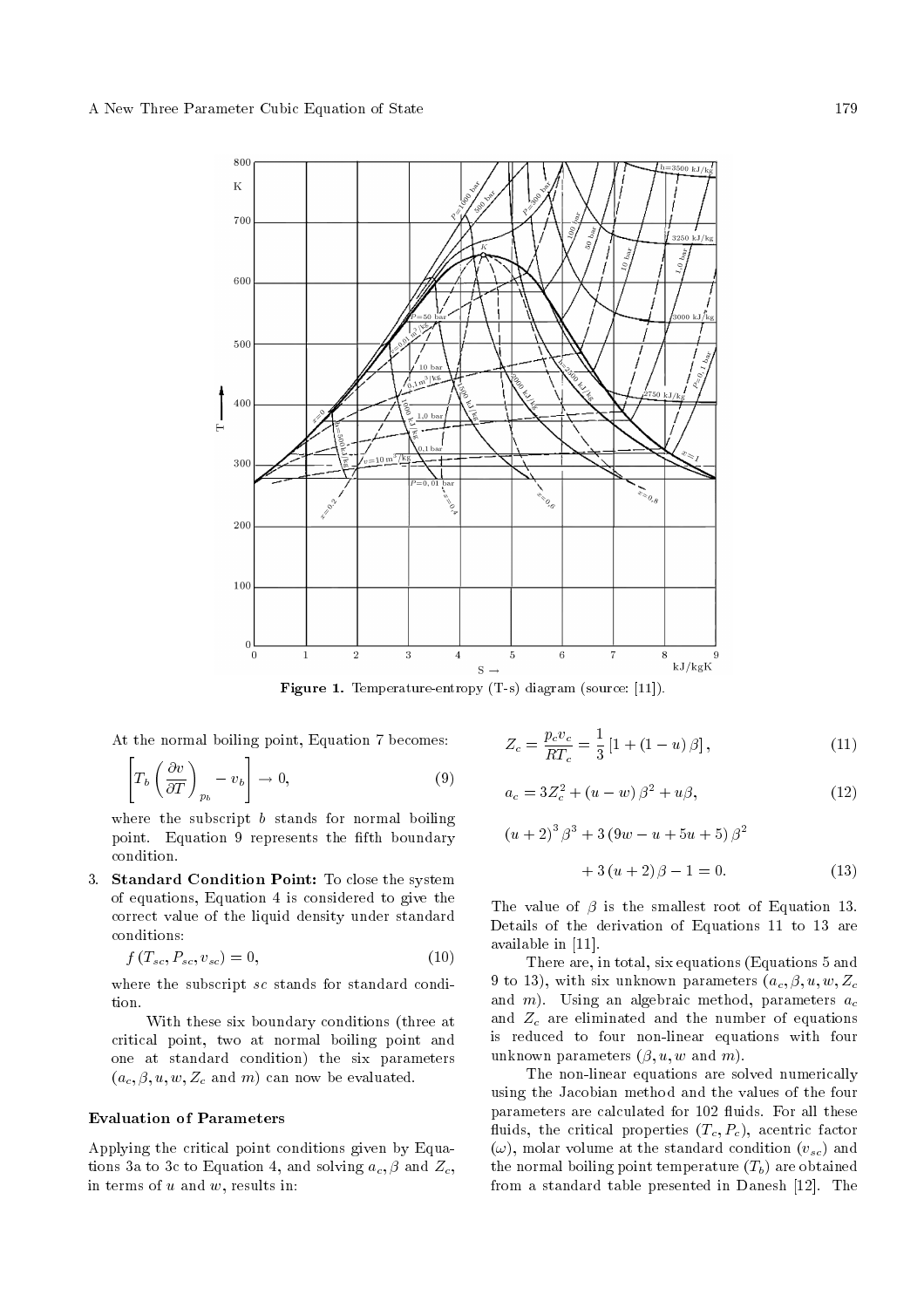molar volume at the normal boiling point  $(v_b)$  is evaluated using the modied Rackett equation [13].

It is convenient and common practice (cf. Table 1) to write  $u$  and  $m$  as a function of the acentric factor and w as a function of u. This exercise results in:

$$
u = 1.7574 + 4.0951\omega + 1.7176\omega^2, \tag{14}
$$

$$
m = 0.0967 - 0.4442\omega + 0.8267\omega^{2}
$$

$$
- 0.6621\omega^{3} + 0.1903\omega^{4}, \qquad (15)
$$

$$
w = 0.01871u^2 - 1.42111u + 1.6165.
$$
 (16)

Since  $u$  and  $w$  are related by an exact mathematic relationship, similar to HK, SW and PT EOSs, the new model is a three parameter EOS.

#### Application to Mixtures

Equation 4 with the parameters defined by Equations 11 to 16 may be used for mixture with the conventional VDW mixing rules as:

$$
X = \sum_{i} y_i X_i,\tag{17}
$$

$$
a = \sum_{i} y_i y_j \sqrt{a_i a_j} (1 - k_{ij}), \qquad (18)
$$

where X can be  $\beta, u$  or w and y is the liquid or vapor mole fraction, and  $k_{ij}$  is the binary interaction parameter.

# RESULTS AND DISCUSSION

To compare the new EOS to experimental data and the available EOSs, numerous quality measurements based on statistical error analysis are computed. These include the Percent Deviation (PD), the Average Absolute Percent Deviation (AAPD), the minimum Absolute Percent Deviation (APD $_{\text{min}}$ ), the maximum Absolute Percent Deviation  $(APD_{max})$  and the grand average AAPD. The percent deviation is defined as:

$$
PD_i = \frac{X_{\exp,i} - X_{\text{EOS},i}}{X_{\exp,i}} \times 100\%,\tag{19}
$$

and the average absolute percent deviation (AAPD) is defined as:

$$
AAPD = \frac{1}{N} \sum |PD_i|,
$$
\n(20)

where  $X_{\text{exp}}$  is the experimental value,  $X_{\text{EOS}}$  is the calculated value using EOS,  $N$  is the number of the data points and  $i$  is a dummy index. Besides these statistical parameters, a Consistency Parameter (CP) is introduced in this work. The CP is defined as the difference between the maximum and the minimum APD.

The new EOS is compared with experimental data and eight (8) of the most popular EOSs, namely, SRK, PR, LLS, HK, MNM, SW, PT and ALS EOSs. The data include published and unpublished experimental works of pure components and mixtures. For pure components, these data include the compressibility at the critical point and vapor pressure. For mixtures, PVT data of the reservoir fluids under undersaturated conditions are used.

# Compressibility

Table 2 shows the critical at the critical point  $(Z_c)$  of some components common to reservoir fluids predicted by the EOSs including the new one. The statistical parameters of AAPD, APD<sub>min</sub> and APD<sub>max</sub> are also shown. The new EOS predicts critical compressibility with an AAPD of about 4.0% while the AAPD of the existing EOSs with the exception of LLS exceeds 20. LLS has an AAPD of 1.37. The higher error associated with EOSs, such as SRK, PR and MNM, is not surprising, since  $Z_c$  is constant, i.e. independent of the fluid. For ALS, SW, PT and HK, no justification could be given to the inaccuracy in the prediction of  $Z_c$ . The superiority of LLS by the prediction of  $Z_c$  could be attributed to the fact that parameter b is a function of temperature, contrary to the rest of the EOSs including the new model.

## VAPOR PRESSURE

The vapor pressure is calculated using Maxwell criteria:

$$
P^{s} = \frac{1}{v_{v} - v_{l}} \int_{v_{l}}^{v_{v}} P(T, v) dv,
$$
\n(21)

where  $P^s, v_v$  and  $v_l$  are the vapor pressure, vapor molar volume and liquid molar volume, respectively. Table 3 shows a summary of AAPD for some 13 fluids, compromising about 331 vapor pressure data points from the literature. The reported values may be slightly different from similar calculations available in the literature  $[14]$ . This difference is due to the covered ranges and, hence, the number of data points involved in the comparison. The covered range is limited to  $Tr \leq 0.9$ . This range is selected to maintain comparison consistency, because some EOSs, such as SW, are valid for a vapor pressure within this range only. All EOSs, including the new EOS, produced comparable results with a consistent grand average AAPD of about 2.0. The  $APD<sub>max</sub>$  for all EOSs is more than 3.0. However, this is obtained for few fluids; namely,  $H_2S$  and  $iC_4$ . This could not be explained but, in part,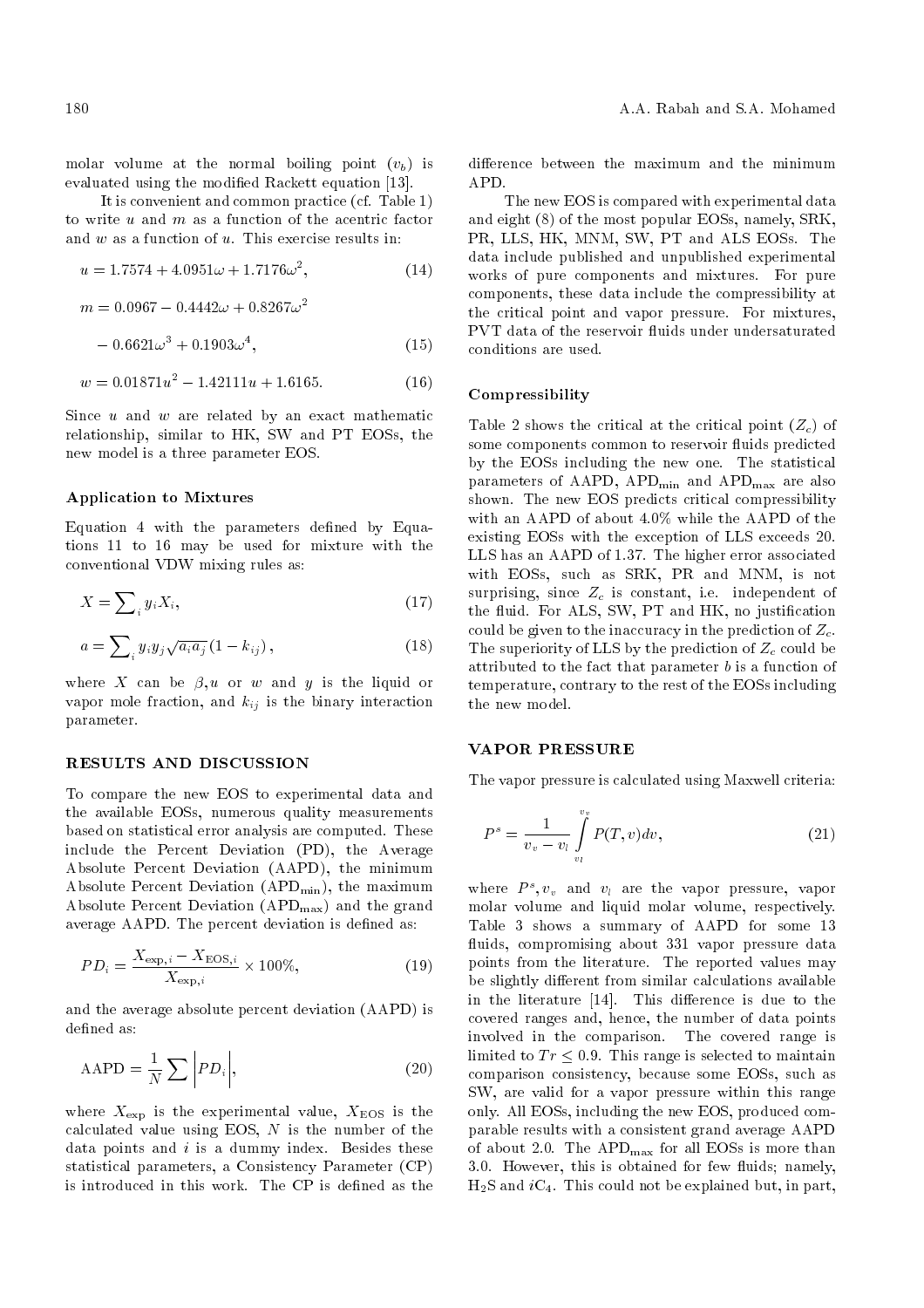| Name              | Exp.        | This Work | ${\bf S R K}$ | PR        | LLS         | MNM       | HK        | $\mathbf{S}\mathbf{W}$ | $\mathbf{ALS}$ | $\mathbf{PT}$ |
|-------------------|-------------|-----------|---------------|-----------|-------------|-----------|-----------|------------------------|----------------|---------------|
|                   |             |           |               |           |             |           |           |                        |                |               |
| $\mathrm{N}_2$    | 0.292       | 0.309     | 0.333         | $0.307\,$ | 0.291       | $0.295\,$ | 0.318     | 0.330                  | 0.319          | 0.326         |
| CO <sub>2</sub>   | 0.274       | 0.288     | 0.333         | 0.307     | 0.273       | $0.295\,$ | 0.305     | 0.315                  | 0.314          | 0.313         |
| $H_2S$            | 0.284       | 0.304     | 0.333         | 0.307     | 0.286       | 0.295     | 0.315     | 0.326                  | 0.321          | 0.323         |
| $C_1$             | 0.286       | $0.312\,$ | 0.333         | 0.307     | 0.288       | 0.295     | 0.320     | 0.332                  | 0.325          | 0.328         |
| $\mathrm{C}_2$    | 0.279       | 0.302     | 0.333         | 0.307     | 0.288       | 0.295     | 0.314     | 0.325                  | 0.320          | 0.322         |
| $C_3$             | 0.276       | 0.296     | 0.333         | 0.307     | 0.288       | 0.295     | 0.310     | 0.321                  | 0.312          | 0.318         |
| $iC_4$            | 0.282       | 0.294     | 0.333         | 0.307     | $0.288\,$   | 0.295     | 0.308     | 0.319                  | 0.316          | 0.316         |
| nC <sub>4</sub>   | 0.274       | 0.291     | 0.333         | $0.307\,$ | 0.288       | 0.295     | 0.307     | 0.317                  | 0.315          | 0.315         |
| $iC_5$            | 0.270       | 0.288     | 0.333         | 0.307     | 0.288       | 0.295     | 0.305     | 0.315                  | 0.313          | 0.313         |
| $nC_{10}$         | 0.247       | 0.256     | 0.333         | 0.307     | 0.245       | 0.295     | 0.291     | 0.297                  | 0.297          | 0.296         |
| $nC_{13}$         | 0.232       | 0.241     | 0.333         | 0.307     | 0.231       | 0.295     | 0.286     | 0.289                  | 0.291          | 0.290         |
| $nC_{14}$         | 0.226       | $0.238\,$ | $0.333\,$     | $0.307\,$ | $0.225\,$   | $0.295\,$ | 0.286     | 0.288                  | 0.290          | 0.288         |
| $nC_{15}$         | $\rm 0.224$ | $0.232\,$ | 0.333         | 0.307     | $\rm 0.224$ | 0.295     | 0.284     | 0.285                  | 0.287          | 0.286         |
| $nC_{17}$         | 0.219       | 0.221     | 0.333         | $0.307\,$ | 0.220       | 0.295     | 0.282     | 0.280                  | 0.279          | 0.282         |
| $C_{17}$          | 0.233       | 0.238     | 0.333         | 0.307     | 0.235       | 0.295     | 0.286     | 0.288                  | 0.290          | 0.288         |
| $C_{18}$          | 0.231       | 0.234     | 0.333         | 0.307     | 0.229       | 0.295     | 0.285     | 0.286                  | 0.288          | 0.287         |
| $C_{20}$          | 0.226       | 0.226     | 0.333         | 0.307     | $0.225\,$   | $0.295\,$ | 0.283     | $0.282\,$              | 0.280          | 0.284         |
| $C_{21}$          | 0.224       | $0.223\,$ | 0.333         | 0.307     | 0.223       | 0.295     | 0.283     | 0.281                  | 0.278          | 0.283         |
| $\mathrm{C}_{22}$ | 0.221       | $0.219\,$ | 0.333         | 0.307     | 0.219       | 0.295     | 0.282     | 0.279                  | 0.280          | 0.282         |
| $\mathrm{C}_{23}$ | 0.220       | 0.216     | 0.333         | 0.307     | 0.222       | 0.295     | 0.281     | 0.278                  | $0.274\,$      | 0.281         |
| $C_{24}$          | 0.217       | 0.212     | 0.333         | 0.307     | 0.218       | 0.295     | 0.281     | 0.277                  | 0.273          | 0.279         |
| $C_{25}$          | 0.215       | 0.208     | 0.333         | 0.307     | $0.217\,$   | 0.295     | 0.281     | 0.275                  | 0.276          | 0.278         |
| $C_{26}$          | 0.213       | 0.205     | 0.333         | $0.307\,$ | $0.214\,$   | 0.295     | 0.280     | 0.274                  | 0.270          | 0.277         |
| AAPD              |             | 4.03      | $36.88\,$     | 26.19     | 1.37        | 21.26     | 20.42     | 21.68                  | 20.86          | 21.71         |
| $\rm{APD_{min}}$  |             | 0.00      | 14.16         | 5.25      | 0.22        | 1.13      | 9.02      | 12.96                  | 9.36           | 11.76         |
| $\rm{APD_{max}}$  |             | 9.01      | 56.34         | 44.13     | 6.63        | 38.50     | $31.46\,$ | 28.64                  | $28.41\,$      | 30.05         |
| ${\cal CP}$       |             | 9.01      | 42.18         | 38.88     | 6.41        | 37.37     | 22.44     | 15.68                  | 19.05          | 18.29         |

**Table 2.** Accuracy of EOSs in the prediction of  $Z_c$  (data source: [12]).

may be attributed to the literature data. The good accuracy of existing EOSs on the prediction of vapor pressure is not surprising, since vapor pressure values have been used to determine the values of parameter " $a$ ". On the contrary, vapor pressure data are not involved in the development of the new EOS. Despite this fact, the new EOS is comparable to existing EOSs in terms of vapor pressure. This is indicative in the consistency of the new EOS.

#### Molar Volume of Reservoir Fluids

Table 4 gives the composition and code names for 12 reservoir fluids. Reservoir temperature, bubble point, and plus heptanes  $(C_7+)$  molecular weight and specific gravity are also given in Table 4. Data of mixtures coded  $A$  to  $F$  are supplied by the Ministry of Energy and Mining, Sudan. These data have been considered for publication for the first time. For these data, the

experimental error of pressure is  $\pm 5$  psi, temperature is  $\pm 0.5$ °F and cell volume is  $\pm 0.3$  cc as reported in PVT studies. Reservoir fluids,  $G$  to  $M$ , are obtained from the literature; their sources are indicated in the footnote of Table 4.

For  $C_7$ +, the critical properties and acentric factor are estimated for a given molecular weight and specic gravity from Lawal-Tododo-Heinze [15] correlations. Binary Interaction Parameters (BIPs) are taken as  $k_{ij} = 0$ .

Table 5 gives a summary of the statistical parameters of comparison of new EOS with experimental data and other EOSs in term of the molar volume of reservoir fluid. Table 5 reveals some interesting findings:

1. Although HK, ALS and PR do yield good results, the new EOS is superior to all EOSs under consideration, in terms of the grand average AAPD.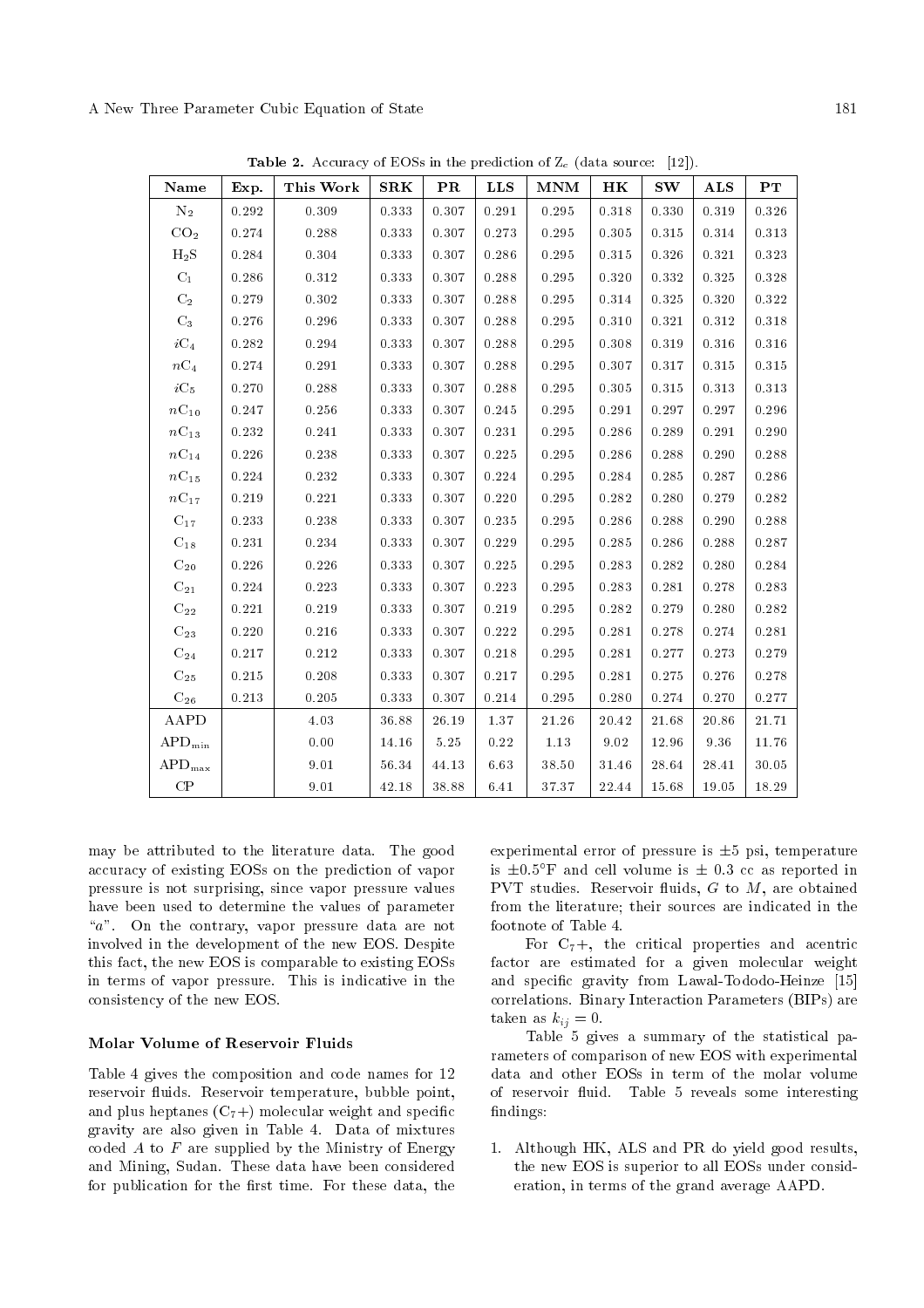|                    |          |           |                           |       |            |       |                |       |               |               | No of            |
|--------------------|----------|-----------|---------------------------|-------|------------|-------|----------------|-------|---------------|---------------|------------------|
| Component          | Data     | $\bf{AR}$ | ${\bf S} {\bf R} {\bf K}$ | PR    | <b>LLS</b> | HK    | $\mathbf{ALS}$ | SW    | $\mathbf{PT}$ | $\bf M\bf NM$ | Data             |
|                    | Source   |           |                           |       |            |       |                |       |               |               | Points           |
| $H_2S$             | $[16]$   | 3.786     | 3.978                     | 3.771 | 3.892      | 3.765 | 3.797          | 3.941 | 4.095         | 3.765         | 19               |
| $\mathrm{N}_2$     | $[17]$   | 1.287     | 1.262                     | 1.252 | 1.406      | 1.309 | 1.283          | 1.839 | 1.280         | 1.421         | 10               |
| CO <sub>2</sub>    | [17, 18] | 0.734     | 0.732                     | 0.733 | 0.741      | 0.732 | 0.733          | 7.227 | 0.733         | 0.732         | $\boldsymbol{9}$ |
| $\mathrm{C}_1$     | $[19]$   | 1.303     | 1.288                     | 1.314 | 1.305      | 1.303 | 1.317          | 1.305 | 1.303         | 1.579         | $3\sqrt{9}$      |
| $\mathrm{C}_2$     | $[17]$   | 1.677     | 1.519                     | 1.675 | 2.340      | 1.545 | 1.720          | 2.591 | 1.461         | 3.425         | $2\sqrt{8}$      |
| $\mathrm{C}_3$     | $[17]$   | 1.462     | 1.403                     | 1.462 | 1.462      | 1.463 | 1.462          | 1.586 | 1.546         | 1.472         | $2\sqrt{0}$      |
| $iC_4$             | $[16]$   | 3.051     | 3.103                     | 3.042 | 3.537      | 3.085 | 3.145          | 3.350 | 3.114         | 3.579         | $\sqrt{24}$      |
| nC <sub>4</sub>    | [17, 18] | 1.871     | 1.876                     | 1.872 | 1.859      | 1.876 | 1.873          | 1.726 | 1.998         | 1.836         | $3\sqrt{3}$      |
| $iC_5$             | $[16]$   | 0.977     | 0.965                     | 0.977 | 0.938      | 0.954 | 0.962          | 0.935 | 0.882         | 1.147         | $2\sqrt{3}$      |
| $nC_6$             | [16, 17] | 1.579     | 1.918                     | 1.488 | 1.863      | 1.514 | 1.683          | 1.644 | 1.565         | 2.160         | $5\,4$           |
| $nC_7$             | [16]     | 1.561     | 1.351                     | 1.184 | 1.742      | 1.320 | 1.688          | 1.435 | 1.375         | 1.604         | 22               |
| $nC_8$             | $[16]$   | 1.848     | 2.287                     | 1.520 | 2.403      | 1.700 | 1.445          | 1.932 | 2.074         | 2.246         | $2\sqrt{6}$      |
| $nC_{10}$          | $[19]$   | 1.466     | 1.591                     | 1.651 | 1.695      | 1.696 | 1.630          | 1.842 | 1.766         | 2.158         | 18               |
| Grand average AAPD |          | 1.694     | 1.735                     | 1.648 | 1.930      | 1.671 | 1.697          | 2.317 | 1.734         | 2.011         | 331              |
| $AAPD_{min}$       |          | 0.734     | 0.732                     | 0.733 | 0.741      | 0.732 | 0.733          | 0.935 | 0.733         | 0.732         |                  |
| $\rm{AAPD_{max}}$  |          | 3.786     | 3.978                     | 3.771 | 3.892      | 3.765 | 3.797          | 7.227 | 4.095         | 3.765         |                  |
| $C_P$              |          | 3.052     | 3.246                     | 3.038 | 3.151      | 3.033 | 3.064          | 6.292 | 3.362         | 3.033         |                  |

Table 3. AAPD of the new EOS in the prediction of vapor pressures.

Table 4. Mixture compositions and reservoir conditions.

| Components      | $\mathbf{A}$ | B      | $\mathbf C$ | D      | E      | ${\bf F}$ | G      | H      | $\bf K$ | L      | М        |
|-----------------|--------------|--------|-------------|--------|--------|-----------|--------|--------|---------|--------|----------|
| $H_2S$          | 0.00         | 0.00   | 0.00        | 0.00   | 0.00   | 0.00      | 0.00   | 0.00   | 0.00    | 0.00   | 0.00     |
| $\mathrm{N}_2$  | 0.35         | 0.08   | 0.07        | 0.18   | 0.20   | 8.70      | 6.94   | 4.52   | 0.91    | 0.49   | 0.16     |
| CO <sub>2</sub> | 0.94         | 0.68   | 26.99       | 1.26   | 2.00   | 0.25      | 0.23   | 0.21   | 0.16    | 0.53   | 1.94     |
| $C_1$           | 21.05        | 29.04  | 0.29        | 1.44   | 1.69   | 1.75      | 1.45   | 1.31   | 36.47   | 38.83  | 25.50    |
| $\mathrm{C}_2$  | 4.44         | 10.00  | 0.31        | 0.27   | 0.27   | 0.16      | 0.39   | 0.06   | 9.67    | 9.86   | 7.37     |
| $\mathrm{C}_3$  | 4.53         | 7.75   | 0.37        | 0.31   | 0.25   | 0.11      | 0.66   | 0.05   | 6.95    | 9.53   | 11.21    |
| $iC_4$          | 3.17         | 1.23   | 0.50        | 0.13   | 0.12   | 0.02      | 0.25   | 0.02   | 1.44    | 1.23   | 3.49     |
| $n\mathrm{C}_4$ | 3.29         | 4.10   | 1.08        | 0.33   | 0.27   | 0.04      | 0.39   | 0.03   | 3.93    | 4.31   | 4.17     |
| Neopentane      | 0.00         | 0.02   | 0.00        | 0.00   | 0.00   | 0.00      | 0.00   | 0.00   | 0.00    | 0.00   | 0.00     |
| $iC_5$          | 2.70         | 1.15   | 1.53        | 0.23   | 0.22   | 0.01      | 0.31   | 0.01   | 1.44    | 1.20   | 2.18     |
| $nC_5$          | 2.23         | 2.25   | 1.74        | 0.41   | 0.37   | 0.02      | 0.38   | 0.02   | 1.41    | 1.87   | 2.76     |
| $\mathrm{C}_6$  | 3.57         | 2.74   | 2.95        | 1.08   | 1.04   | 0.02      | 0.97   | 0.03   | 4.33    | 2.82   | $3.67\,$ |
| $C_7+$          | 53.73        | 40.97  | 64.16       | 94.36  | 93.57  | 88.92     | 88.03  | 93.74  | 33.29   | 29.33  | 37.55    |
|                 |              |        |             |        |        |           |        |        |         |        |          |
| $T(^{\circ}F)$  | 249          | 224    | 172         | 242    | 243    | 234       | 236    | 231    | 220     | 162    | 138      |
| $Pb$ (psia)     | 1818.7       | 1999.7 | 809.7       | 129.7  | 150.7  | 309.7     | 359.7  | 186.7  | 2634.7  | 2677.7 | 1689.7   |
| $S.G. C_7+$     | 0.816        | 0.855  | 0.909       | 0.887  | 0.886  | 0.8952    | 0.845  | 0.896  | 0.8515  | 0.8413 | 0.8467   |
| $MWC_7+$        | 180.596      | 321.9  | 389.49      | 373.00 | 363.00 | 336.50    | 220.59 | 320.93 | 218.00  | 252.0  | 209.00   |

Data sources:

1. Mixtures A to F: Ministry of Energy and Mining, Sudan.

2. Mixtures G and H: [20]

3. Mixture L: [21]

4. Mixtures K and M: [22]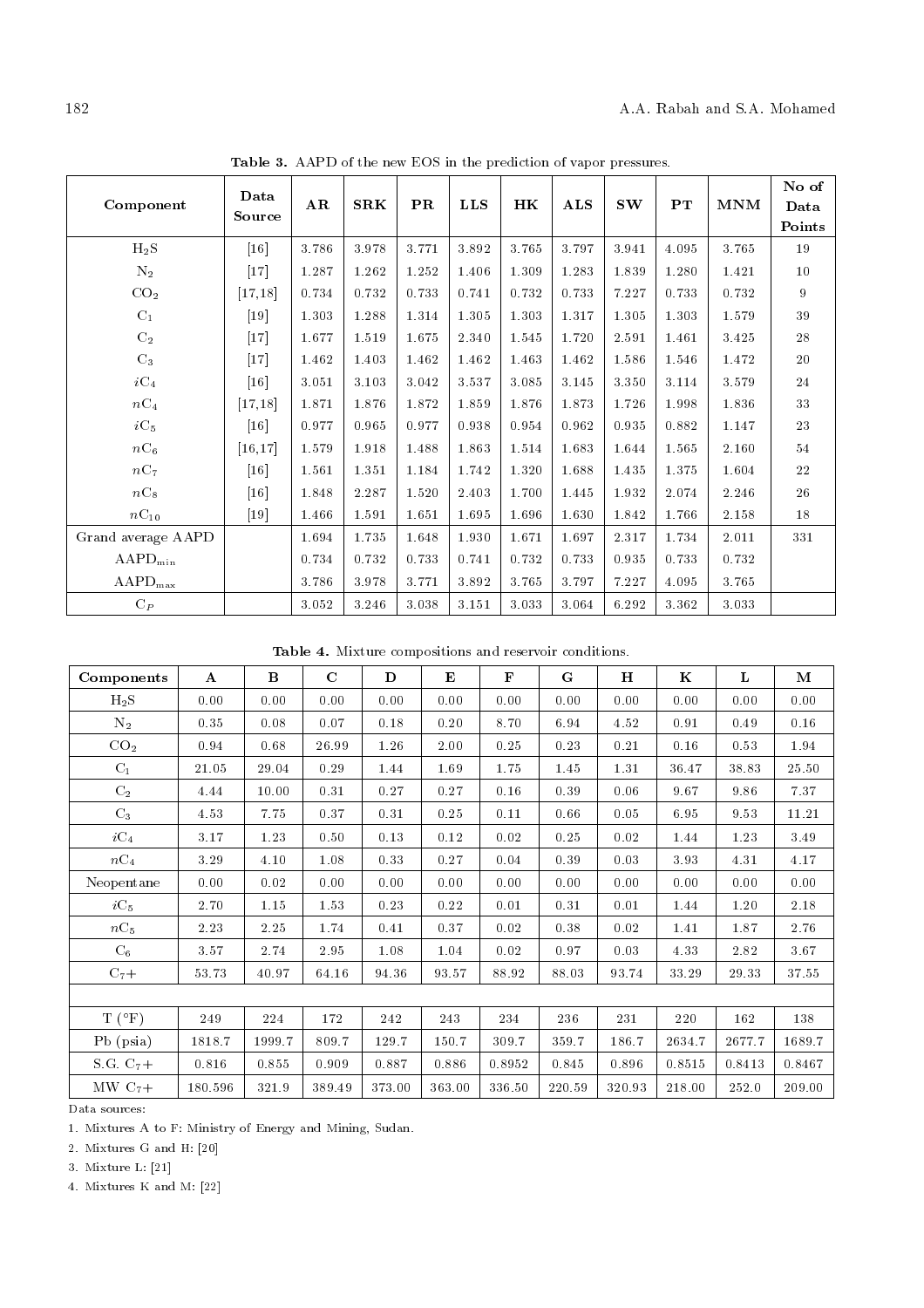| Mixture       | No. of<br>Data Points | This Work | PR    | ${\rm SRK}$ | LLS   | $\mathbf{A}$ <b>LS</b> | $\mathbf{S}\mathbf{W}$ | $\mathbf{PT}$ | MNM   | HK   |
|---------------|-----------------------|-----------|-------|-------------|-------|------------------------|------------------------|---------------|-------|------|
| А             | 13                    | 1.19      | 4.06  | 16.53       | 14.42 | 0.77                   | 16.94                  | 15.65         | 2.34  | 2.48 |
| B             | 9                     | 3.17      | 5.96  | 18.21       | 31.29 | 7.21                   | 18.51                  | 16.58         | 2.98  | 4.51 |
| $\mathcal{C}$ | $\overline{7}$        | 0.84      | 10.32 | 23.38       | 18.15 | 2.76                   | 11.93                  | 10.20         | 7.13  | 0.40 |
| D             | 16                    | 4.00      | 16.11 | 29.60       | 3.36  | 9.14                   | 7.47                   | 5.11          | 14.87 | 1.80 |
| Е             | 16                    | 2.66      | 16.99 | 30.61       | 3.88  | 7.53                   | 6.48                   | 4.22          | 14.90 | 2.67 |
| $\mathbf F$   | 18                    | 5.54      | 10.83 | 23.78       | 4.63  | 9.59                   | 10.48                  | 8.66          | 6.15  | 2.33 |
| G             | 10 <sup>°</sup>       | 5.14      | 332   | 15.76       | 4.92  | 5.80                   | 14.26                  | 13.27         | 2.04  | 6.07 |
| H             | 13                    | 5.51      | 10.13 | 23.07       | 0.73  | 8.82                   | 10.27                  | 8.63          | 4.47  | 2.70 |
| $_{\rm K}$    | 9                     | 3.15      | 0.41  | 11.28       | 28.23 | 4.19                   | 23.08                  | 21.63         | 4.06  | 7.01 |
| L             | 9                     | 0.67      | 3.57  | 15.68       | 28.44 | 3.14                   | 18.82                  | 17.32         | 1.78  | 4.47 |
| М             | 9                     | 3.15      | 0.41  | 11.28       | 28.23 | 4.19                   | 23.08                  | 21.63         | 4.06  | 7.01 |
|               | AAPD                  | 3.18      | 7.46  | 19.93       | 15.12 | 5.74                   | 14.67                  | 12.99         | 5.89  | 3.77 |
|               | $APD_{\min}$          | 0.67      | 0.41  | 11.28       | 0.73  | 0.77                   | 6.48                   | 4.22          | 1.78  | 0.40 |
|               | $\rm{APD_{max}}$      | 5.54      | 16.99 | 30.61       | 31.29 | 9.59                   | 23.08                  | 21.63         | 14.90 | 7.01 |
|               | CP                    | 4.87      | 16.58 | 19.33       | 30.56 | 8.82                   | 16.60                  | 17.41         | 13.12 | 6.61 |

Table 5. Summary of AAPD in the prediction of the molar volume of the reservoir fluids.

2. Despite the fact that the mixtures under consideration vary in composition (mixtures A, B, K, L and M are characterized with high content of  $C_1$  and low content of  $C_7+$ ), the new EOS is consistent in the prediction of the molar volume of reservoir mixtures. It has a CP of 4.87, while CP is 6.61 for HK, CP is 8.82 for ALS and CP > 13 for the rest of the EOSs.

#### **CONCLUSION**

The work produced a new EOS based on well documented data at three thermodynamic states of critical point, normal boiling point and standard condition. The new EOS is also made to satisfy JT inversion criteria. The new EOS is superior to the existing EOSs and consistent in the prediction of the thermodynamic properties of mixtures and pure fluids. The derivation of the EOS is straightforward and educational.

#### ACKNOWLEDGMENT

The authors acknowledge the support of the Ministry of Energy and Mining, Sudan.

## REFERENCES

- 1. Van Der Waals, J.D., Doctoral Dissertation, Leiden, Holland (1873).
- 2. Peng, D.Y. and Robinson, D.B. "A new two constant equation of state", Ind. and Eng. Chem. Fundam., 15, pp. 59-64 (1976).
- 3. Soave, G. "Equilibrium constants from a modified Redlich-Kwong equation of state", Chem. Eng. Sci., 27, pp. 1197-1203 (1972).
- 4. Schmidt, G. and Wenzel, H. "A modified van der Waals type equation of state", Chem. Eng. Sci., 35, pp. 1503-1512 (1980).
- 5. Patel, N.C. and Teja, A.S. "A new cubic equation of state for fluids and fluid mixtures", Chem. Eng. Sci., 37, pp. 463-473 (1982).
- 6. Harmens, A. and Knapp, H. \Three-parameter cubic equation of state for normal substances", Ind. Eng. Chem. Fundam., 19, pp. 291-294 (1980).
- 7. Adachi, Y., Lu, B.C.Y. and Sugie, H. "A fourparameter equation of state", Fluid Phase Equilib., 11, p. 29 (1983).
- 8. Lawal, A.S., Van der Laan, E.T. and Thambynayagam, R.K.M. "Four-parameter modification of the Lawal-Lake-Silberberg equation of state for calculating gas-condensate phase equilibria", Paper SPE 14269 Presented at the 1985 Annual Technical Conference and Exhibition, Las Vegas, Nevada, September 22-25 (1985).
- 9. Nasrifar, Kh. and Moshfeghian, M. \Application of an improved equation of state to reservoir fluids: Computation of minimum miscibility pressure", J. of Petroleum Science and Engineering, 42, pp. 23-234  $(2004).$
- 10. Haghighi, B., Laee, M.R., Husseindohkt, M.R. and Matin, N.S. \Prediction of Joule-Thomson inversion curve by the use of equation of state", J. Ind. Eng. *Chem.*,  $10(2)$ , pp. 316-320 (2004).